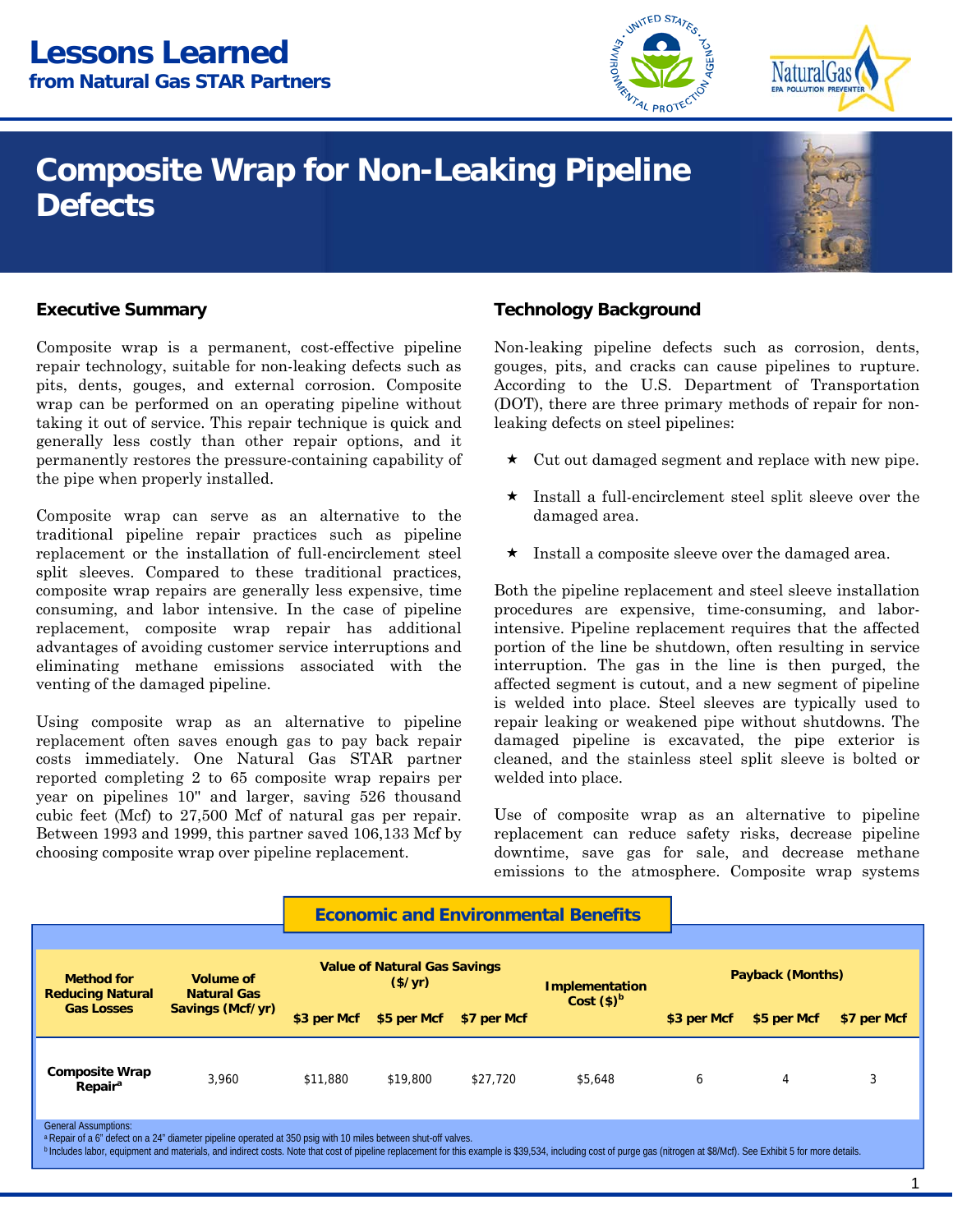allow pipeline repair without shutting down gas flow, purging the pipeline, or cutting into the pipe. Composite wrap systems operate by transferring the hoop stress from

the defect through a high compressive strength sleeve, which is wrapped around and bonded to **Type A:** Steel Sleeves are not welded<br>the pipe. Composite wrap around the circumference to parent sleeves are considered Type A full-encirclement **Type B:** Steel sleeves are welded repairs (see the Text around the circumference. Box).

# filler to a composite **Two Classes of Full-Encirclement**

around the circumference to parent<br>pipe.

# **Composite Wrap Variations**

Many variations of composite wrap systems are available. Composite wrap systems use different materials for wraps and adhesives, and some systems use epoxy polymers and curing agents. Examples include Clock Spring®, StrongBack, Armor Plate®, and PermaWrapTM. Each has certain advantages:

- Clock Spring® is a three-part system in which the sleeve itself is composed of glass fibers and polyester resin.
- The StrongBack system is water activated, and can be applied to wet surfaces.
- temperature, and under water. Armor Plate® produces varieties of wrap systems that can be used in a wide range of conditions including high or low pressure, high or sub freezing

has a feature to allow detection of a previous wrap by a smart pig, so operators will not have to uncover pipeline segments that have already been repaired.

 the References section at the end of this study. Most manufacturers offer installation videos, training assistance, and pipe defect analysis software. Composite wrap technologies are advancing rapidly, and partners are encouraged to look for the best system for their needs once they decide to repair a non-leaking pipeline using composite wrap. For a partial list of manufacturers, see

# **Clock Spring® Repair**

 considerations of this system. As noted above, there are several variations of composite wrap repair systems. One that has been used for many years by several Natural Gas STAR partners is the Clock Spring® system.1 This section will expand on the materials, installation technique, and special

pieline repair without shutting down gas flow. <br>
Some the properties are an interesting the properties are an interesting the properties operator of a particular particular content by transferring the hoop stress from<br>
sy **The composite structure.** The composite wrap laminate layers are nominally 0.062" thick and have a glass fiber content ranging from 60 to 70 percent by weight. One wrap will cover a one-foot length of pipe. The composite wrap is wound 8 times around the pipe creating a ½" thickness of reinforcing material. The length of the spiral strip varies for each pipe diameter. Clock Spring® composite wrap is available for pipelines between 4" and 56" in diameter.

**Adhesive.** The two-part adhesive is an epoxy methyl methacrylate, which is used to hold the repair in place.

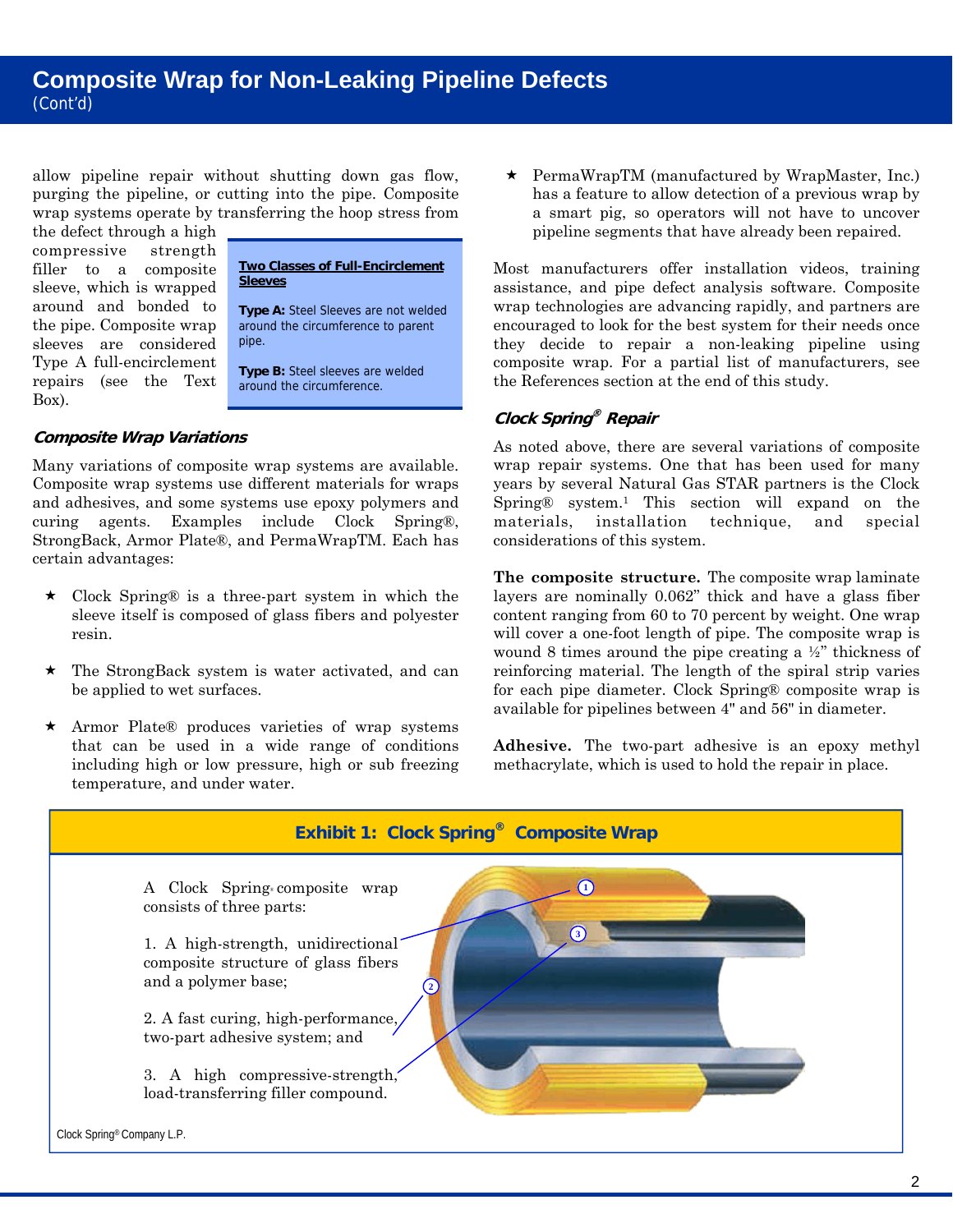**Load transfer (filler).** In pipeline repair, the composite wrap works by sharing the hoop load carried by the pipe wall. This load is efficiently transferred to the composite by the filler. The external defect is filled with the highcompressive strength filler material to prevent the weakened pipe wall from further yield. The filler material is a methacrylate with a compressive strength exceeding 800 psi.

rehabilitation process includes the following steps: **Installation.** Training is required to ensure proper installation of a composite wrap system. For the Clock Spring® composite wrap system, the pipeline

1. Filling the external defect with the filler material.

2. Winding eight layers of composite sleeve around the pipe with adhesive applied between the layers.

3. Tightening the composite wrap sleeve onto the pipe with a tension strap.

4. Allowing the adhesive to cure for about two hours.

the pipe is buried or not). 5. Coating the repaired pipe to prevent corrosion or ultraviolet radiation damage (depending on whether

6. Reburying the pipeline (if applicable).

Once installed, the filler, adhesive, and composite bond together to form a permanent repair that the manufacturer estimates will last at least 50 years. In some situations, the entire project, from excavation to reburial, can be completed in as little as 4 hours. A trained twoperson crew can complete an installation in as little as 30 minutes, excluding curing time.

There are several important points to keep in mind when installing a Clock Spring® system:

- $\star$  The maximum operating temperature for the standard Clock Spring® system is 130oF under worst -case conditions of fully saturated soil.
- $\star$  Internal gas temperatures up to 180 $\textdegree$ F can be accommodated in a modified version of the Clock Spring® system.
- If the Clock Spring® system is used above ground, a protective coating is required due to the UV sensitivity of the material.
- While the Clock Spring® repair can be made at full line pressure, manufacturers recommend that line pressure be reduced during repair. Reducing the pressure reduces the stress on the defect during repair. As the repaired area expands during repressuring, the hoop strain transfers from the steel to the composite wrap, resulting in a greater load transfer.
- $\star$  At least 2" of wrap must extend beyond the damage on either side of the defect for the Clock Spring® system to adhere to the parent pipe. Therefore, a single 12" sleeve can be used to repair a defect up to 8" long. For damage longer than 8", multiple composite wrap sleeves are butted adjacent to each other to cover the length of the damage (a ½" gap can remain between butt joints). In the U.S., up to 15 Clock Spring® sleeves have been butted side-by-side to repair defects on pipelines between 16" and 30" diameter at 800 to 900 psi.

# **Economic and Environmental Benefits**

Using composite wrap as an alternative to pipeline replacement can yield significant economic and environmental benefits:

- installing bypasses or temporary service lines.  $\star$  Avoidance of costs associated with ensuring uninterrupted service during a repair, such as
- $\star$  No methane is vented to the atmosphere. Using composite wraps eliminates the income lost through natural gas losses.
- $\star$  Easier and faster installation without the need for special equipment or highly skilled labor, such as welders. A single composite wrap can be installed by a trained two-person crew within 30 minutes. Curing time is approximately 2 hours.
- $\star$  Ability to perform repairs at full line pressure, although vendors recommend reducing line pressure for repair.

# **Decision Process**

Using the five steps discussed below, partners can determine the methane savings and economics of choosing composite wrap over pipeline replacement. The cost analysis for composite wrap in Step 2 is also useful for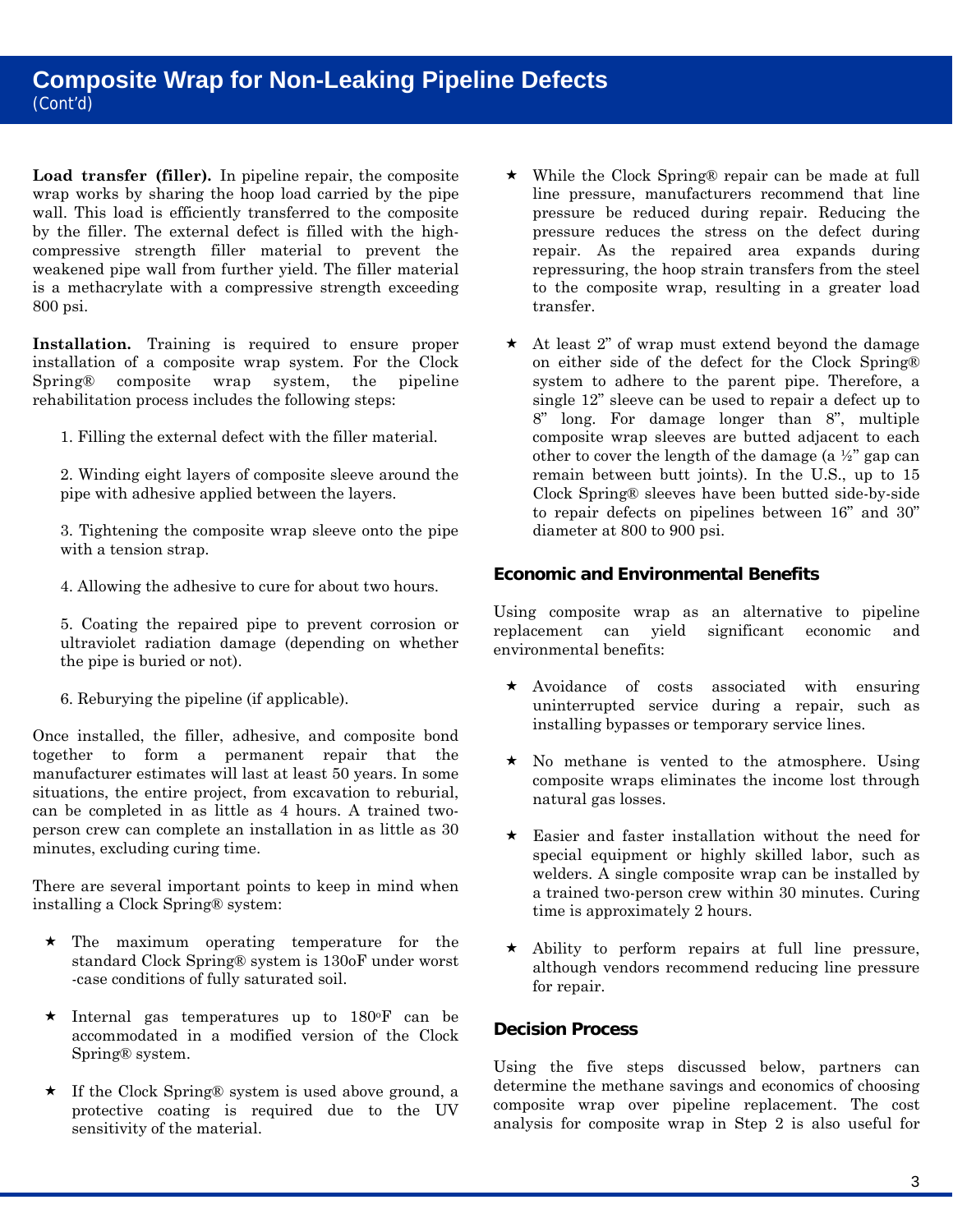comparison with steel sleeve repairs, if sleeving is your corporate practice.

# **Step 1: Determine suitable application.**

can be deemed permanent. Typical non-leaking defects suitable for composite wrap repair include dents, gouges, and external corrosion. Defects of up to 80 percent loss of wall thickness can be repaired with composite wrap. There are no pressure limits on the use of composite wrap. Composite wrap can also be used to repair internal corrosion on a temporary basis. If the source of corrosion is eliminated, the repair

When considering the use of composite wrap, important decision factors include the depth and length of wall loss or deformation, yield strength, defect depth, defect axial length, pipeline diameter, wall thickness, and pipeline operating pressure. While detailed field measurements are needed to make a final decision as to whether composite wraps will restore the pipe to American Society of Mechanical Engineers (ASME) standards, software programs such as GRIWrap® can be useful in determining the suitability of composite wrap for a given repair job. Composite wrap may be an ideal choice for non-leaking defects when repair is urgently required, must be completed quickly, and no backup gas supply is available.

If it is determined that composite wrap repairs are not applicable and that cut-and-replace pipeline repair will be performed, partners should consider other techniques recommended by the Natural Gas STAR Program to reduce the methane emissions from a pipeline undergoing repairs. See Lessons Learned Study "Using Pipeline Pump -Down Techniques to Lower Gas Line Pressure Before Maintenance."

#### **Step 2: Calculate cost for composite wrap repair**

The cost of composite wrap repair can range greatly depending on the length of the defect and the pipeline diameter. The primary costs for installing a composite wrap sleeve are labor costs, equipment and materials, and indirect costs such as permits and inspection services. According to vendors contacted for this study, a two-person crew can install a single Clock Spring® composite wrap in

#### **Five Steps for Evaluating Composite Wrap Repair**

- 1. Determine suitable application;
- 2. Calculate cost for composite wrap repair;
- 3. Estimate natural gas savings;
- 4. Calculate cost of pipeline replacement; and
- 4. Calculate cost of Figure 1.<br>5. Evaluate the economics

#### **Methane Content of Natural Gas**

 methane savings for Partner Reported Opportunities. The average methane content of natural gas varies by natural gas industry sector. The Natural Gas STAR Program assumes the following methane content of natural gas when estimating

| <b>Production</b>                    | 79 % |
|--------------------------------------|------|
| Processing                           | 87 % |
| <b>Transmission and Distribution</b> | 94%  |

hour. As a rough estimate, assume 2½ hours per person per composite wrap (½ hour per installation plus 2 hours curing time). For a more comprehensive estimate of the duration of repair, include the time required for excavation, installation of composite wrap, adhesive curing time, drying time for coatings, and pipeline reburial. One partner reports using an estimate of 16 hours from excavation to reburial for repairs requiring up to 4 composite wraps. Estimates should also include direct costs for consumable repair materials (e.g., composite wrap kit and coatings) and indirect costs such as inspection services and permits.

 be spread over the lifetime of the equipment. For more Clock Spring® composite wrap kits contain many of the items needed to conduct the repairs, including the sleeve, the adhesive, the filler, a roller applicator, and application brushes. Cost may range from \$535 for a 4" pipeline kit to nearly \$2,477 for a 56" pipeline kit. Some additional equipment, such as a cinch bar and strap, and a spool feeder, will also have to be purchased. This equipment, however, can be used for multiple repairs and the costs can information on composite wrap kits, please refer to the Appendix.

 Learned study to perform their own economic analysis. Kits from other manufacturers will contain different equipment. Although this study does not compare the economics of all of the available composite wrap systems, the marketplace is quite competitive. The following economic analysis incorporates cost information provided by Clock Spring®. Partners are encouraged to search for the composite wrap system that best meets their needs, and to use the methodology described in this Lessons

 be similar or less than their equivalent costs for a pipeline replacement project. Exhibit 2 shows the most common labor and equipment costs used in estimating the cost of a composite wrap repair. One-time costs for training and purchasing reusable equipment are excluded as they are assumed to

a  $\frac{1}{2}$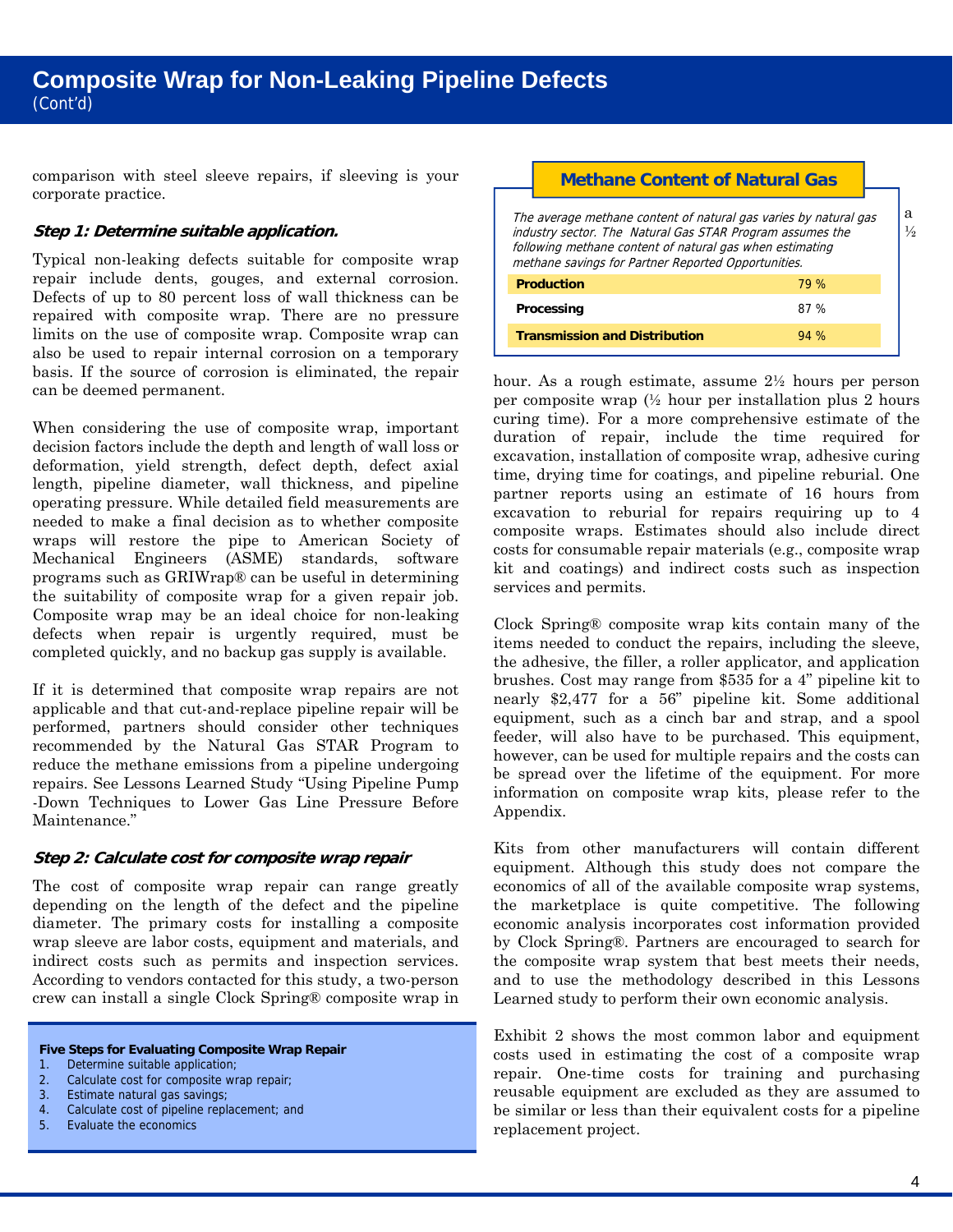# **Exhibit 2: Calculating the Cost for Installing a Composite Wrap**

**Given:** To repair a 6" non-leaking defect on a 24" pipeline, operating at 350 psig, assume 16 hours to complete project<sup>1</sup> using the following labor categories<sup>2</sup>. Assume costs for engineering management and planning to be 25% of field labor.

 $\mathbf{C}$ labor  $=$  cost of labor Hourly rate of field labor category Operator =  $$46/hr$ Pipeliner = \$42/hr Apprentice = \$28/hr

 $C_{\text{equiv}}$  $=$  cost of equipment Cost of individual equipment Composite Wrap Kit =  $$1,087$  for 1 kit  $Backhoe = $45/hr$ Sandblasting Equipment = \$12/hr Pipeline coatings  $(5\%$  composite kit) = \$54

 $C_{indirect}$  = indirect costs such as field inspection crew, permits, etc. (Assume 50% of total equipment and labor cost3)

# **(1) Calculate Cost of Labor**

 $C<sub>labor</sub>$  = Engineering management cost + Field labor cost  $\mathrm{Clabor}$ Field Labor Cost  $=$  hourly rate  $*$  time required to complete work  $=$  (\$46 + \$42 + \$28) \* 16  $= $1,856$ Engineering management cost =  $0.25 * $1,856 = $464$  $= $464 + $1,856 = $2,320$ 

# **(2) Calculate Cost of Equipment**

 $C_{\text{equiv}}$  $=$  Cost of consumable materials (Composite wrap kit and coatings) + Cost of renting/using equipment on-site

 $= $1,087 + $54 + ($45 * 16) + ($12 * 16)$  $= $2,053$ 

# **(3) Calculate Indirect Costs**

 $C_{indirect}$  =  $Cost$  of permits, inspection services, right-of-way related expenses  $= 0.5 * (C<sub>labor</sub> + C<sub>equip</sub>) = 0.5 * ($2,320 + $2,053)$  $= $2,186$ 

# **(4) Calculate Total Cost of Repair**

Total Cost of  $\text{Replace} = \text{Clabor} + \text{Cequip} + \text{Cindirect}$  $= $2,320 + $2,053 + $2,186$  $= $6,559$ 

1 Partner supplied information.

<sup>2</sup> Quick, P. "Economics of Pipeline Repair," The Southern Gas Association Transmission Operating Conference, New Orleans, LA, July 2001.<br><sup>3</sup> Derived from Boreman, David. J. et.al. "Repair Technologies for Gas Transmission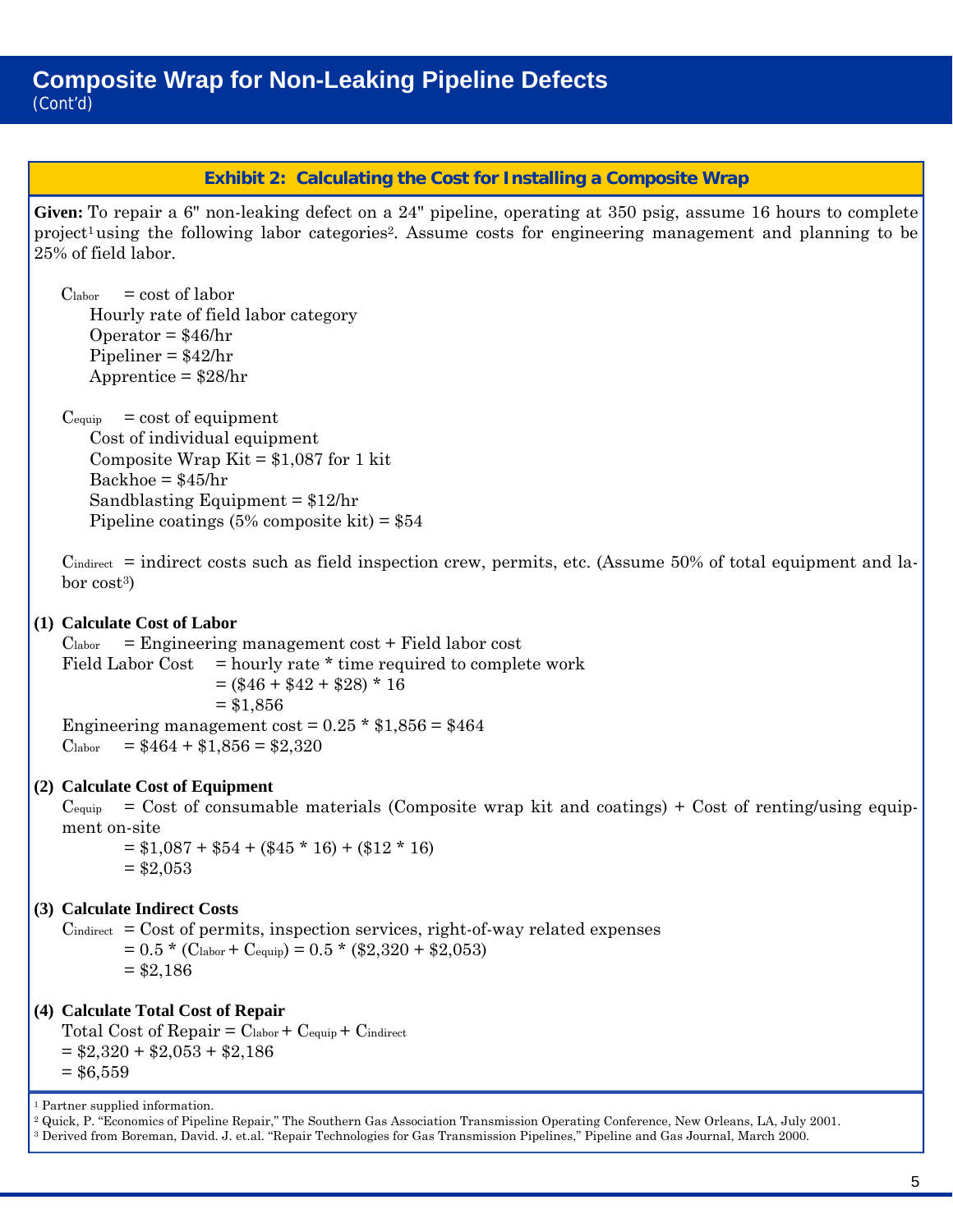Please note that these labor rates may not be applicable to all types of composite wrap repair. Partners should consult the composite wrap manufacturers before finalizing cost estimates.

### **Step 3: Calculate natural gas savings.**

 of gas that would have been vented had a pipeline vented to the atmosphere. Composite wrap repair is not used to address active natural gas leaks. The amount of gas saved is the amount replacement strategy been implemented. Replacement requires the shutdown of pipeline and isolation of the damaged portion of pipe with the use of shut-off valves. The distance between shut-off valves is prescribed by DOT regulations and can be up to 10 miles in remote locations. Natural gas in the isolated pipeline segment is generally

 length of the isolated section, and the cross sectional area. As shown in Exhibit 3, the volume of gas that would be saved by using composite wrap instead of pipeline replacement can be calculated through the use of a simple formula that takes into account the pipeline pressure,

### **Step 4: Calculate cost of pipeline replacement.**

Calculate cost of pipeline replacement. Costs associated with pipeline replacement can be grouped into three categories:

- $\star$  Purge procedures.
- $\star$  Labor and equipment costs.

# **Nelson Price Indexes**

In order to account for inflation in equipment and operating & maintenance costs, Nelson-Farrar Quarterly Cost Indexes (available in the first issue of each quarter in the *Oil and Gas Journal*) are used to update costs in the Lessons Learned documents.

The "Refinery Operation Index" is used to revise operating costs while the "Machinery: Oilfield Itemized Refining Cost Index" is used to update equipment costs.

To use these indexes in the future, simply look up the most current Nelson-Farrar index number, divide by the February 2006 Nelson-Farrar index number, and, finally multiply by the appropriate costs in the Lessons Learned.

# **Exhibit 3: Calculating Natural Gas Savings with Composite Wrap Repair**

**Given:** A pipeline company performs a composite wrap repair on a 24" pipeline, operating at 350 psig, with 10 miles between shut-off valves.

 $D =$  Inside diameter of pipeline (inches)

 $L =$ Length of pipeline between shut-off valves (feet)

 $P =$  Pipeline pressure (psia for low pressure<sup>1</sup>, psig for high pressure)

 $P_{\text{natural gas}} =$  Current natural gas market price (\$7/Mcf)

 $V<sub>natural gas</sub>$  = Volume of natural gas emissions

**(1) Calculate Volume of Natural Gas Emissions**  Natural Gas Savings with Composite wrap = Natural Gas Emissions avoided from Pipe Replacement

 $V<sub>natural gas</sub> = Volume of natural gas savings with composite$ wrap for line under pressure

$$
V_{\text{natural gas}} = 0.372 \t D^2 P \frac{L}{1,000}
$$
  
= 0.372 \t x 24<sup>2</sup> \t x 350 \t x  $\frac{52,80}{1,000}$   
= 1,000

 $= 3,690$  Mcf

# **(2) Calculate Value of Natural Gas Savings**

 Value of Natural Gas Savings with Composite wrap = *Vnatural gas* \* *Pnatural gas* 

 $= 3,960$  Mcf  $*$  \$7/Mcf

 $= $27,720$ 

Source: Pipeline Rules of Thumb Handbook, 5th Edition, 2002.

<sup>1</sup> Pipeline pressure of 50 psi or less is considered low pressure.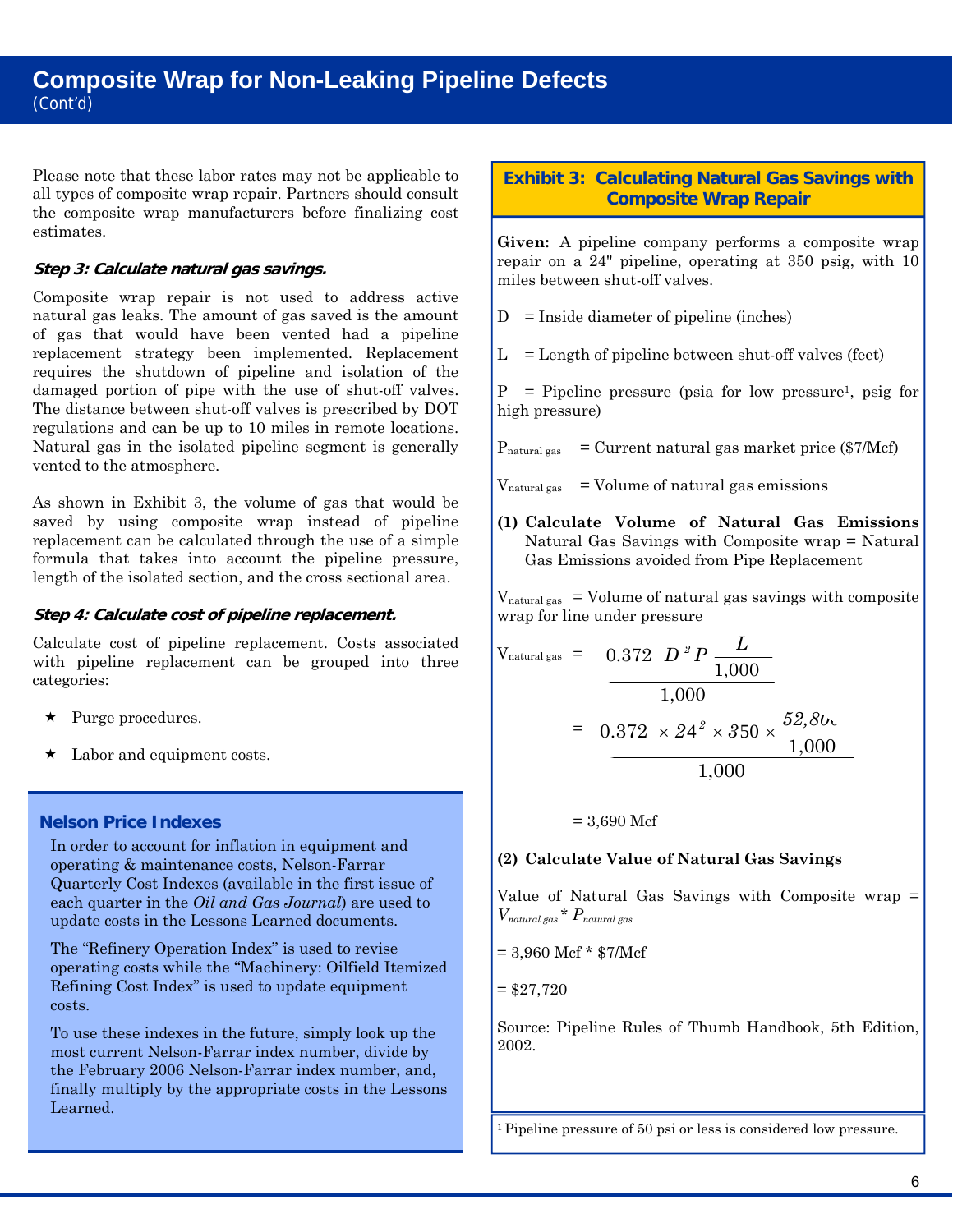# **Composite Wrap for Non-Leaking Pipeline Defects**  (Cont'd)

inspection services, and permits.  $\star$  Additional indirect expenses associated with pipeline replacement, such as the cost of advertising if gas service is to be shutdown, relighting customer pilots,

After pipeline replacement, there is a need to purge a repaired segment before bringing it back on-line, requiring the purchase and use of inert gases, such as nitrogen. Exhibit 4 shows how to calculate costs from purge procedures, by multiplying the volume of required purge gas by the gas price.

 than those associated with composite wrap repair. Exhibit 5 shows how to calculate the labor and equipment costs of a pipe replacement project. In general, the costs associated with pipeline replacement are usually higher

# **Exhibit 4: Calculating Purge Procedure Cost for Pipeline Replacement**

**Given:** Assume a 24" pipeline case operating at 350 psig, with shut-off valves 10 miles apart.

 $D =$ Inside diameter of pipeline (inches)

D = Inside diameter of pipeline (inches)<br>L = Length of pipeline between shut-off valves (feet)<br>V<sub>p</sub> = Volume of the pipeline segment

 $P_{\text{pgas}} =$  Current purge gas market price (\$/Mcf)

 $V_{\text{pqas}}$  = Volume of purge gas

# **(1) Calculate Volume of Purge Gas**

 $V_{\text{pgas}}$  = Volume of purge gas<sup>1</sup> used during pipeline replacement procedure

 $=$  V<sub>p</sub>  $*$  1.2 (restoring line  $+$  20% wasted)

$$
= \frac{PD^2L}{4 \times 144 \times 1,000} \times 1.2 = \frac{3.14 \times 24^2 \times 52,800}{4 \times 144 \times 1,000} \times 1.2
$$

 $= 199$  Mcf

**(2) Calculate Cost of Purge Gas** 

 $\text{Purge Gas Cost} = V_{pgas} * P_{pgas}$  $= 199$  Mcf  $*$  \$8/Mcf  $= $1,5921$ 

<sup>1</sup> Inert gas assumed to be nitrogen at \$8/Mcf.

# **Exhibit 5: Calculating Labor, Equipment, and Indirect Costs for Pipeline Replacement**

**Given:** A pipeline company has detected a 6" non-leaking defect on a 24" diameter pipeline operating at 350 psig. The shut-off valves are 10 miles apart. Replace 72" of pipeline<sup>1</sup>.

Assume a 40-hour job<sup>2</sup> and the following labor and equipment classes and hourly rates<sup>3</sup>. Assume costs for engineering management and planning to be 25% of field labor.

*Category Hourly Rate of each Labor* 

Welder = \$47/hr Operator =  $$46/hr$ Pipeliner = \$42/hr Apprentice = \$28/hr *Category Cost of Equipment* 

Crane/Boom Truck = \$45/hr Welding  $\text{Rig} = $25/\text{hr}$  $Backhoe = $45/hr$ Steel Pipe $4 = $62/ft$  $\text{Coatings}^5 = $375$ 

# **(1) Calculate Cost of Labor**

Cost of Field Labor =  $(\$47 + \$46 + \$42 + \$28)$ /hr \* 40 hr  $= $6,520$ 

Engineering Management Cost =  $0.25 * $6,520 = $1,630$ 

Total Labor Cost,  $C_{\text{labor}} = $6,520 + $1,630 = $8,150$ 

# **(2) Calculate Cost of Equipment**

 Total Equipment and Material Cost, Cequip  $=$  (\$45 + \$25 + \$45)/hr \* 40 hr + \$62/ft \* 6ft + \$375  $= $5,303$ 

# **(3) Calculate Indirect Cost**

way related expenses<sup>6</sup> Indirect Cost = cost of permits, inspection services, right-of-

 $C_{indirect}$  = (Assume 40% of total equipment and labor cost)

$$
= 0.4 * (C_{\text{labor}} + C_{\text{equip}}) = $5,381
$$

# **(4) Calculate Total Cost**

Total  $Cost = C_{labor} + C_{equiv} + C_{Indirect} = $18,835$ 

information.<br> $2\pi$ ima maxim <sup>1</sup>Replace at least three times the pipe diameter. Information based on partner reported

ported information. Assumes 1 work-week (5 days, 8 hours/day). Excludes overtime.<br><sup>3</sup>Oviek B. "Economics of Binoline Bensir." The Southern Gos Association Transmis. sion Operating Conference, New Orleans, LA, July 2001. <sup>2</sup>Time required to replace pipeline from excavation to reburial. Based on partner re- $\beta$ Quick, P. "Economics of Pipeline Repair," The Southern Gas Association Transmis-

<sup>4</sup> Assumes \$62/foot. Partner reported information. <sup>5</sup>Basis: Oil and Gas Journal, "Composite Wrap Approved for U.S. Gas-Pipeline Re-

 Derived from Boreman, David. J. et.al. "Repair Technologies for Gas Transmission pairs", Oct 9, 1995. Used three times the cost listed for a 2-foot split sleeve. Pipelines," Pipeline and Gas Journal, March 2000.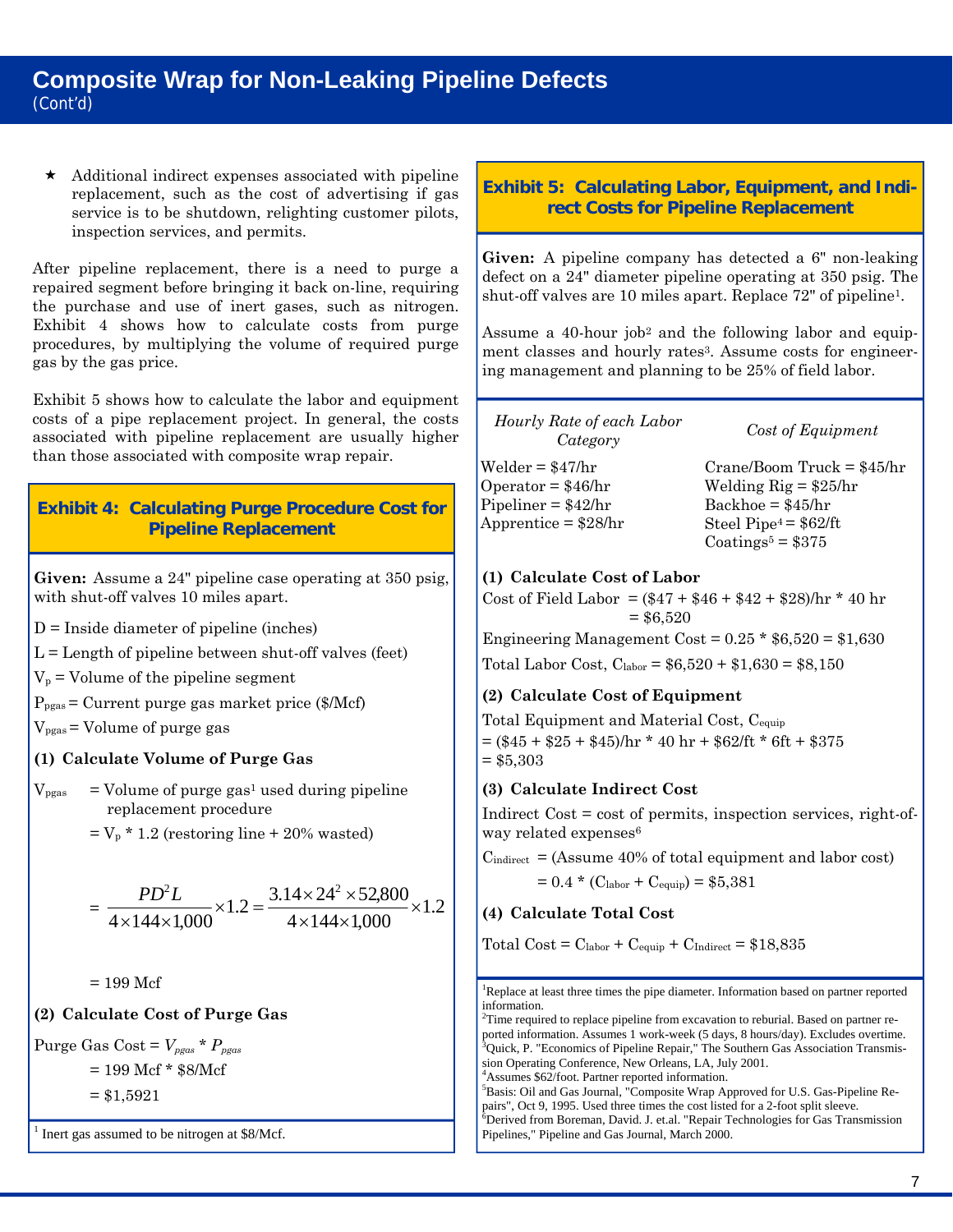# **Composite Wrap for Non-Leaking Pipeline Defects**  (Cont'd)

#### **Step 5: Evaluate the Economics.**

The comparison shown in Exhibit 6 examines the cost of replacing a segment of damaged pipeline and the cost of repairing the defect with composite wrap for two scenarios. In both cases, the defect has been found on a 24" pipeline at 350 psig. The only difference is the length of the defect; in the first case, it is 6" long, and in the second, 234" long.

and are excluded. Site excavation and reburying the pipeline are activities common to both repair options. To simplify the analysis, the costs for such common activities are assumed equal

The remaining costs for labor and materials are unique to each repair option. Exhibit 6 lists major costs for each repair. A crane or boom truck is unique to pipeline replacement and is included in the basic analysis.

Once the replacement segment is aligned and welded in place, there is typically a 24-hour wait before it can be tested to ensure the welds are secure. The analysis in Exhibit 6 assumes that the testing is completed within the specified period.

composite wrap repair, and the payback is immediate. This analysis shows that composite wrap repair results in significant natural gas, nitrogen, and labor savings. The cost of the composite wrap kits is low for the first scenario, as only one repair kit is needed for the 6" defect. In the 6" defect case, natural gas savings alone cover the cost of

For the 234" defect case, 20 composite wrap kits are butted. together and equipment costs increase approximately 20 fold over the short defect case, while they increase by a factor of 2 for pipeline replacement. Natural gas savings and lower labor costs in the composite repair are offset by high materials costs—this results in more comparable costs for both repair options.

It is important to note that in some circumstances (i.e., certain long defects), pipeline replacement is the most costeffective repair option, despite the gas losses. Some Natural Gas STAR partners, however, have chosen composite wrap over pipeline replacement in these circumstances, underscoring that cost is not the only factor that influences the selected repair option. As the following case study from a Natural Gas STAR partner illustrates, urgency of repair, availability of a back-up gas supply, and speed of repair influence the final decision.

# **Exhibit 6: Comparison of Pipeline Replacement and Composite Wrap Economics**

Given: 24" diameter pipeline at 350 psig<sup>1</sup> with 10 miles between shut-off valves.

|                                            |                                 | 6" Defect                      | 234" Defect                     |                                       |  |
|--------------------------------------------|---------------------------------|--------------------------------|---------------------------------|---------------------------------------|--|
|                                            | Composite<br><b>Wrap Repair</b> | <b>Pipeline</b><br>Replacement | Composite<br><b>Wrap Repair</b> | <b>Pipeline</b><br><b>Replacement</b> |  |
| <b>Natural Gas</b><br>Lost (Mcf)           | $\Omega$                        | 3,960                          | $\Omega$                        | 3960                                  |  |
| <b>Purge Gas</b><br>(Mcf)                  | $\Omega$                        | 199                            | $\Omega$                        | 199                                   |  |
| Number of<br>Composite<br><b>Wrap Kits</b> | 1                               | 0                              | $20^{2}$                        | 0                                     |  |
| Cost of<br><b>Natural Gas</b><br>Lost      | \$0                             | \$27,720                       | \$0                             | \$27,720                              |  |
| Cost of<br>Purge Gas <sup>4</sup>          | \$0                             | \$1,592                        | \$0                             | \$1,592                               |  |
| Labor <sup>4</sup>                         | \$2,320                         | \$5,850                        | \$4,640                         | \$8,775                               |  |
| Equipment<br>and<br><b>Materials</b>       | \$1,142                         | \$3,520                        | \$22,833                        | \$6,950                               |  |
| <b>Indirect</b><br>Costs                   | \$2,186                         | \$3,748                        | \$13,736                        | \$6,290                               |  |
| <b>Total Cost</b><br>of Repair             | \$5,648                         | \$42,430                       | \$41,209                        | \$51,327                              |  |
| <b>Most</b><br>Economical<br>Option        | X                               |                                | X                               |                                       |  |

1. Equivalent to the reduced pressure at which composite wrap repair would be

 end of the first and last sleeve to adhere the composite wrap to the parent pipe. performed. 2. Based on the number of composite wraps side-by-side less 2" needed on each

3. Assume natural gas at \$7/Mcf.

4. Assume nitrogen at \$8/Mcf.

 sumption made that operator's primary role would be related to excavation and 5. Pipeline Replacement: Assume 40 hours (no overtime) to complete 6" project, 60 hours (no overtime) for 234" project. Composite Wrap Repair: Assume 16 hour to complete 6" project and 32 hour to complete 234" project. Labor rates as shown in Exhibits 1 and 4. Labor for the pipeline replacement excludes operator, as asreburial. No similar adjustments made for labor categories for composite wrap. 6. Excludes cost of backhoe and sandblasting equipment shown in Exhibits 1 and

4. For 234" defect, assume 39 ft of replacement pipeline (double the length of defect).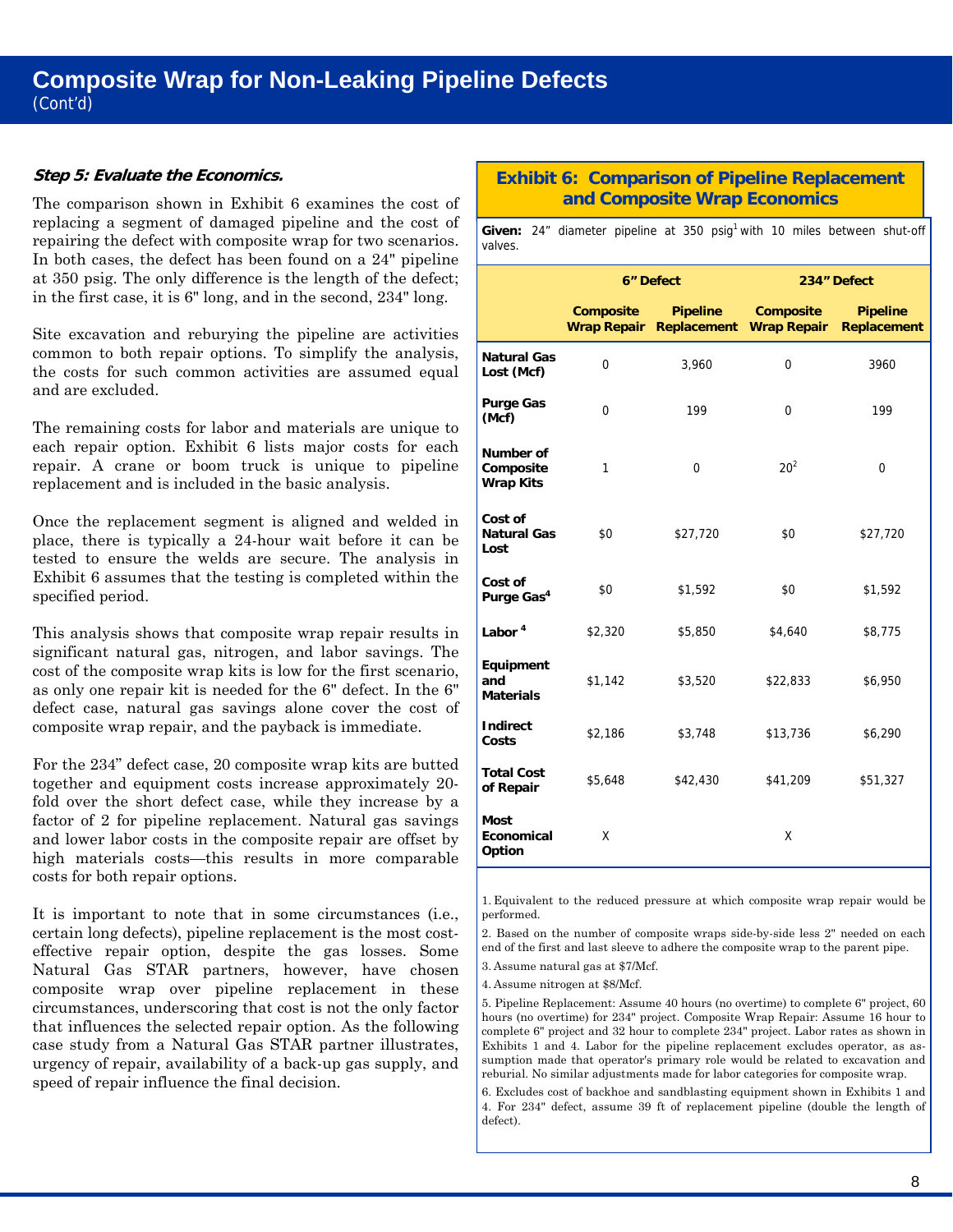# **Partner Experience**

One Natural Gas STAR partner reported completing more than 300 composite wrap repairs of non-leaking defects on transmission lines larger than 10" since 1995. In one situation, the partner repaired a 20" defect on a pipe by butting together two composite wrap sleeves. Since the damaged pipe was near a creek bed, not having to open the pipeline (as would have been the case with a segment replacement), prevented any water exposure to the pipeline interior and avoided all the attendant complications. Two trained personnel installed the composite wrap and reburied the pipeline in four hours. The entire repair, from excavation to reburial, was completed in two days, and the line was never out of service.

For this partner, cost is often a secondary consideration in selecting composite wrap over pipeline replacement. Primary considerations include:

- where there is no back-up gas source.  $\star$  Can the repair be completed without taking the pipeline out of service? This is important in areas
- $\star$  How quickly can the repair be completed? Composite wrap repair usually requires two days, while five to seven days are common for pipeline replacement.
- $\star$  Can the repair be completed safely? Operators are always concerned when repairs such as composite wrap or steel sleeves are performed on a "live" pipeline. Composite wrap presents no additional safety concerns compared to steel sleeve repair.

# **Lessons Learned**

Composite wrap repair can cost-effectively eliminate methane emissions associated with repairing certain nonleaking defects on pipelines. Partners offer the following lessons learned:

- $\star$  Composite wrap repair can be used for permanent repair of non-leaking defects on pipelines and temporary repair of defects caused by internal corrosion.
- $\star$  Composite wrap repair results in methane emissions reductions as it eliminates the need to shutdown damaged pipeline and vent natural gas to the atmosphere prior to repair.
- $\star$  Natural gas savings may be sufficient to cover the costs of composite wrap repair and result in immediate payback.
- Composite wrap may be an ideal choice for nonleaking defects when repair is urgently required, must be completed quickly, and no back-up gas supply is available.
- $\star$  During repair, the pipeline can usually operate at pressures at least half of full pressure, which avoids potential service interruptions, revenue losses, and vented gas costs.
- makes it relatively easy to install. Two lower-skilled equipment.  $\star$  The light weight of the composite wrap material technicians can complete a repair in a few hours without welding, cutting, or special handling
- Composite wrap eliminates costly delays for specifying and procuring metal sleeves or pipe segments to repair the pipeline.
- Composite wrap restores the pipe's original pressure capabilities and improves its resistance to further structural deterioration.
- Tests of segments repaired with composite wrap indicate continuous cathodic protection.
- important to shop around. Many companies now supply composite wrap systems, each with its own advantages, so it is
- Record methane emissions reductions achieved through this approach and include reductions in Natural Gas STAR Program reports if your company's prior policy was to replace sections of damaged pipeline.

# **References**

Armor Plate, Inc., <[www.armorplateonline.com>.](http://www.armorplateonline.com) 

- ASME B31G, Manual for Determining Remaining Strength of Corroded Pipelines: Supplement To B31 Code-Pressure Piping, 1991.
- Boreman, J. David, et al., Repair Technologies for Gas Transmission Pipelines, Pipeline and Gas Journal, March 2000.
- Columbia Gas Transmission and Columbia Gulf Transmission, personal contact.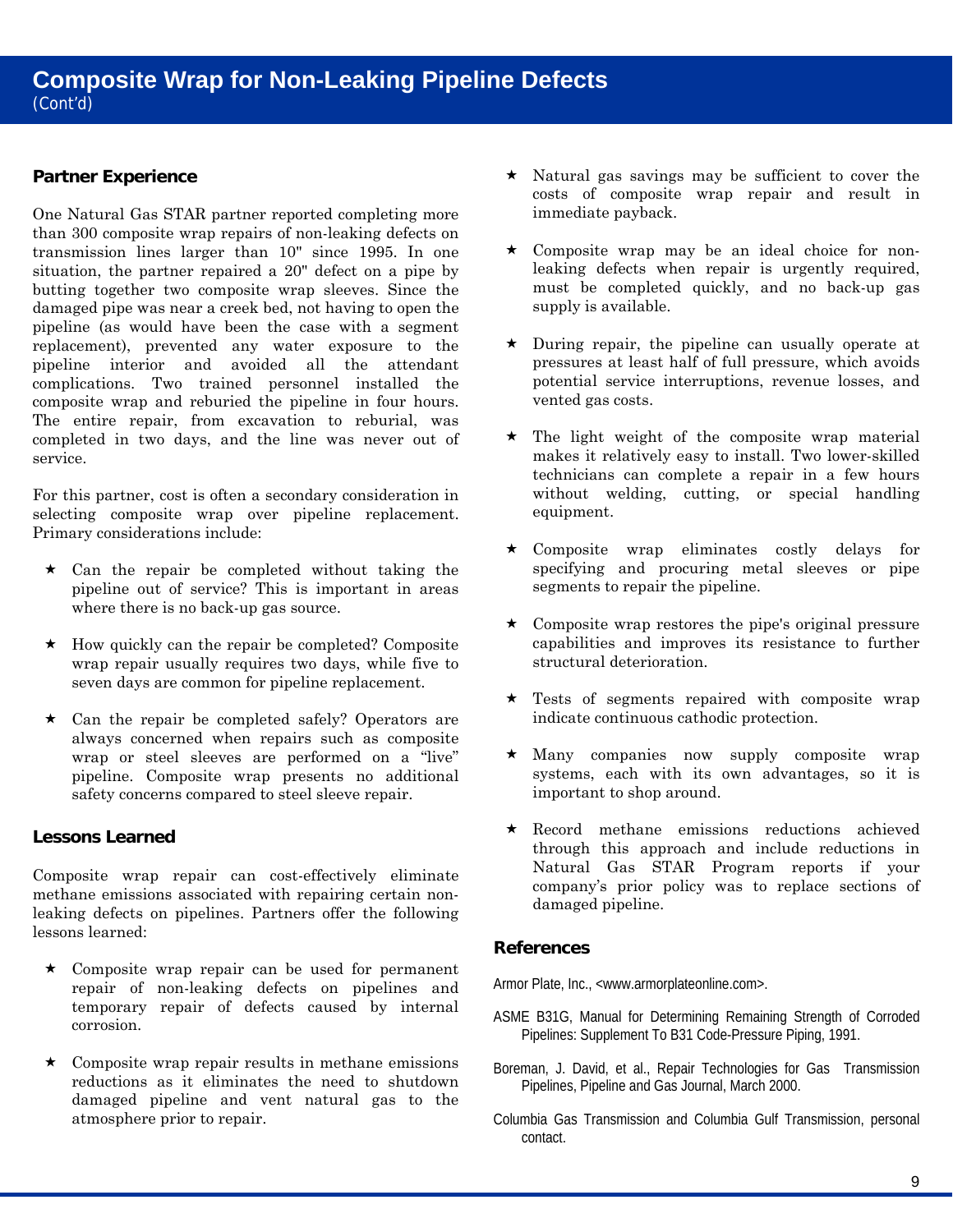# **Composite Wrap for Non-Leaking Pipeline Defects**  (Cont'd)

- EPA Partnership, Columbia Energy Reports Significant Reduction in Methane Emissions, November 2000.
- Furrow, M. L., U.S. Department of Transportation, personal contact.
- Gas Research Institute, Summary of Validation of Clock Spring® for Permanent Repair of Pipeline Corrosion Defects, GRI-98/0227.
- Leewis, Dr. Keith, Gas Technology Institute, personal contact.
- McAllister, E.W., Pipeline Rules of Thumb Handbook, 5th Edition, 2002.
- Mohitpour, M. et al., Pipeline Rehab Responding to Regulatory Pressures, Technological Advances, Oil and Gas Journal, January 20, 2003.
- Oil and Gas Journal, Composite Wrap Approved for U.S. Gas-Pipeline Repairs, October 9, 1995.
- Quick, Porter, Economics of Pipeline Repair, The Southern Gas Association Transmission Operating Conference, New Orleans, Louisiana, July 2001.
- The Clock Spring® Company L.P., [<www.clockspring.com>. T](http://www.clockspring.com)he StrongBack Corporation, <[www.strongbackcorp.com>. Tin](http://www.strongbackcorp.com)gley, Kevin, U.S. EPA Natural Gas STAR Program, personal contact.
- U.S. Environmental Protection Agency. Lessons Learned: Using Pipeline Pump-Down Techniques to Lower Gas Line Pressure Before Maintenance (EPA430-B00-007, December 2000).

WrapMaster, Inc., <[www.wrapm.com>.](http://www.wrapm.com)